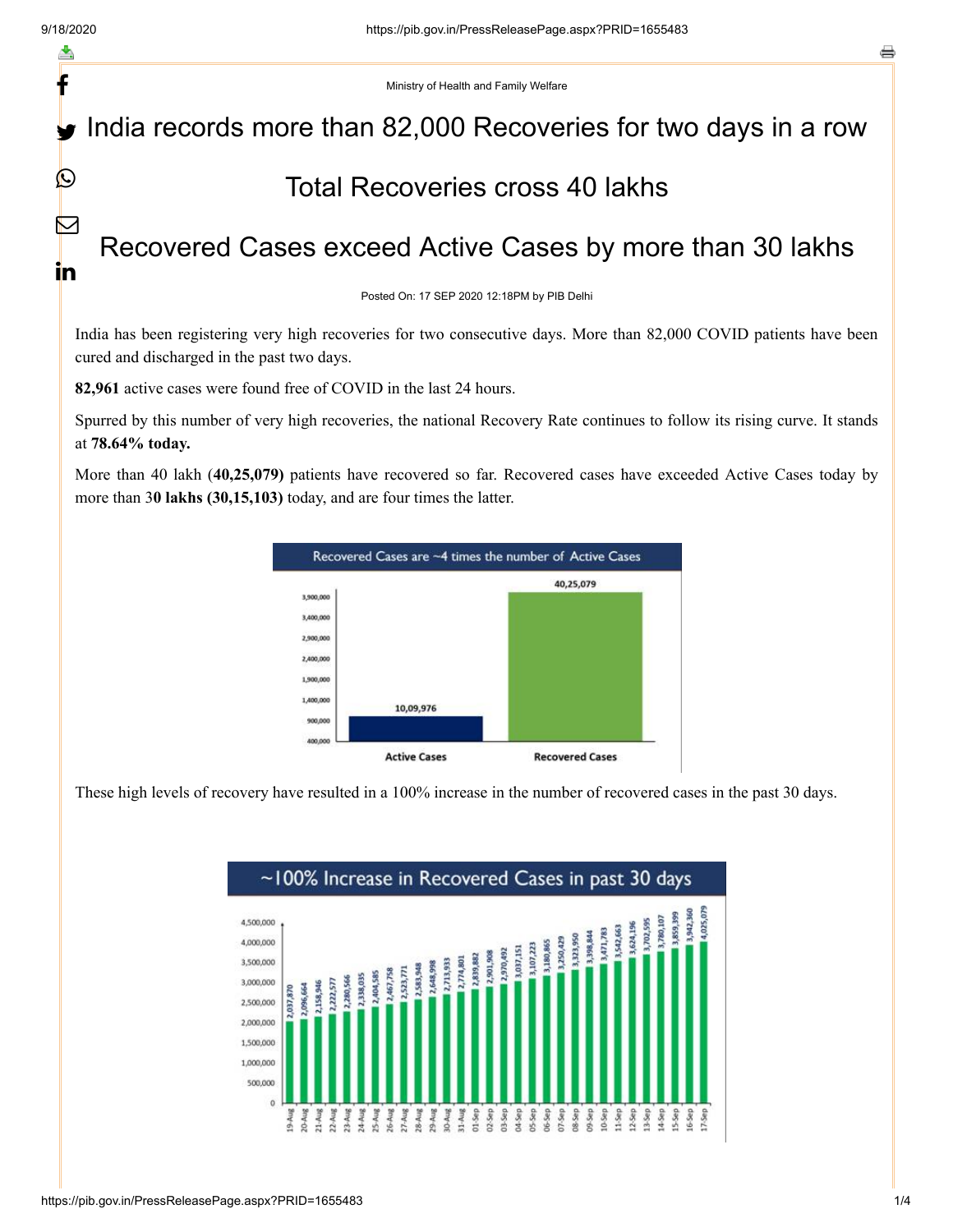$\boxtimes$ 

in

9/18/2020 https://pib.gov.in/PressReleasePage.aspx?PRID=1655483

Maharashtra (**17,559**) contributed more than one-fifth of the new recoveries (**21.22%**) while the States of Andhra Pradesh (10,845), Karnataka (6580), Uttar Pradesh (6476) and Tamil Nadu (5768) contributed **35.87%** of the new recoveries.

These States together account for **57.1%** of total new recoveries.

The total number of active cases in the country has crossed 10 lakhs (10,09,976) as on date.

Close to half (48.45%) of the Active Cases are concentrated in 3 States; Maharashtra, Karnataka and Andhra Pradesh. Together with the States of Uttar Pradesh and Tamil Nadu, these 5 states contribute **nearly 60%** of the total active cases.



**1132** case fatalities have been reported in the past 24 hours. With 474 new cases of mortality in, Maharashtra accounted for more than 40% of the new deaths. The following four States of Uttar Pradesh (86), Punjab (78), Andhra Pradesh (64), West Bengal (61) contributed 25.5% of the fatalities in the last 24 hours.



| #                  | Name of<br>State / UT | Active<br>cases     |                     | <b>Confirmed cases</b> |                              |                     | <b>Cumulative Cured/</b><br><b>Discharged/Migrated Cases</b> |                                      | <b>Cumulative Deaths</b> |                     |                              |
|--------------------|-----------------------|---------------------|---------------------|------------------------|------------------------------|---------------------|--------------------------------------------------------------|--------------------------------------|--------------------------|---------------------|------------------------------|
|                    |                       | As on<br>16.09.2020 | As on<br>17.09.2020 | As on<br>15.09.2020    | Change<br>since<br>yesterday | As on<br>17.09.2020 | As on<br>15.09.2020                                          | <b>Changes</b><br>since<br>yesterday | As on<br>17.09.2020      | As on<br>15.09.2020 | Change<br>since<br>yesterday |
| <b>TOTAL CASES</b> |                       | 1009976             | 5118253             | 5020359                | 97894                        | 4025079             | 3942360                                                      | 82719                                | 83198                    | 82066               | 1132                         |
|                    | Maharashtra           | 297506              | 1121221             | 1097856                | 23365                        | 792832              | 775273                                                       | 17559                                | 30883                    | 30409               | 474                          |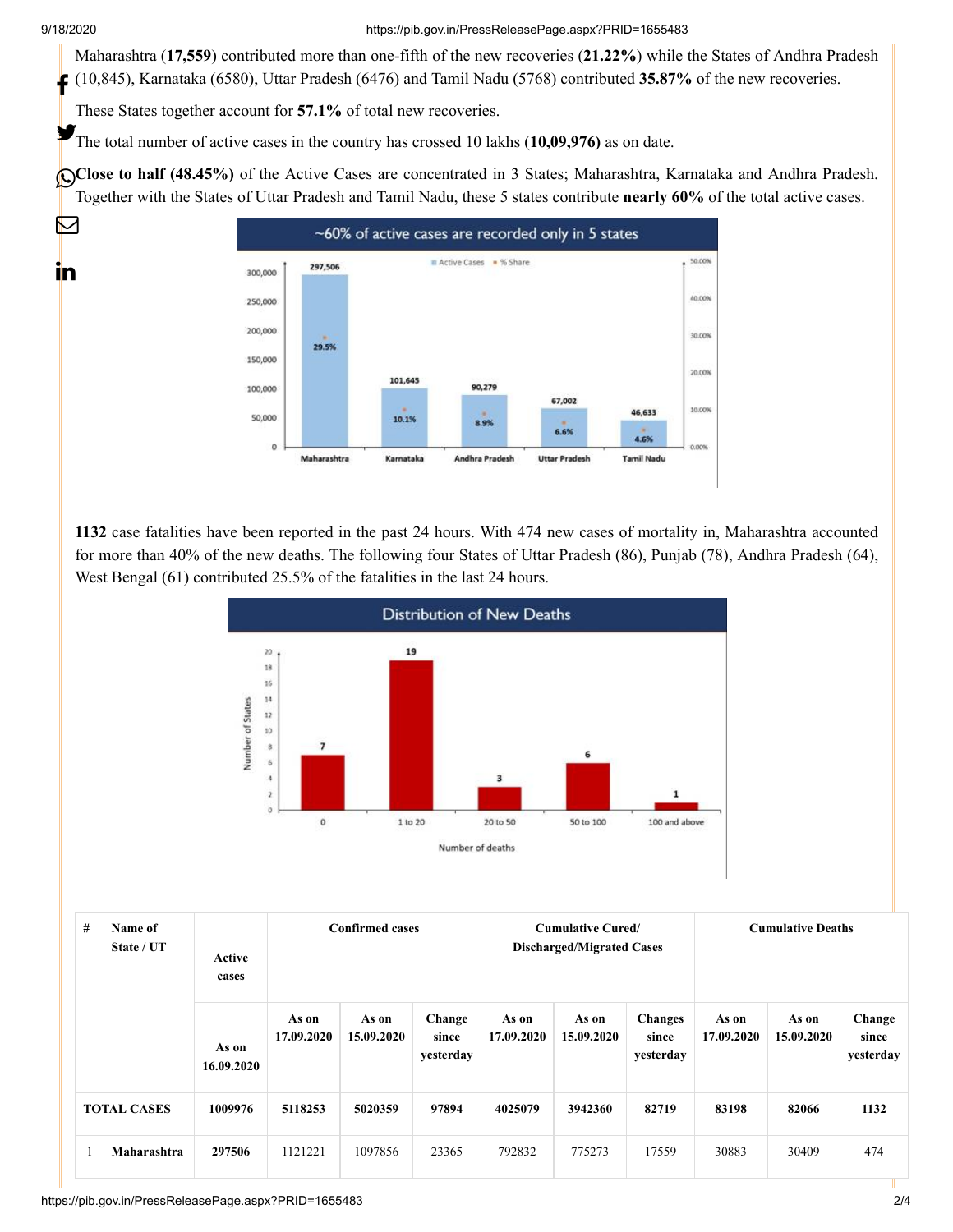9/18/2020 https://pib.gov.in/PressReleasePage.aspx?PRID=1655483

| f          | $\overline{c}$ | Karnataka           | 101645 | 484990 | 475265 | 9725 | 375809 | 369229 | 6580  | 7536 | 7481   | 55             |
|------------|----------------|---------------------|--------|--------|--------|------|--------|--------|-------|------|--------|----------------|
|            | $\mathfrak{Z}$ | Andhra<br>Pradesh   | 90279  | 592760 | 583925 | 8835 | 497376 | 486531 | 10845 | 5105 | 5041   | 64             |
| $\bigcirc$ | $\overline{4}$ | Uttar<br>Pradesh    | 67002  | 330265 | 324036 | 6229 | 258573 | 252097 | 6476  | 4690 | 4604   | 86             |
| M          | $\sqrt{5}$     | <b>Tamil Nadu</b>   | 46633  | 519860 | 514208 | 5652 | 464668 | 458900 | 5768  | 8559 | 8502   | 57             |
| in.        | 6              | Chhattisgarh        | 37470  | 73966  | 70777  | 3189 | 35885  | 34279  | 1606  | 611  | 589    | 22             |
|            | $\tau$         | Kerala              | 32775  | 117863 | 114033 | 3830 | 84608  | 82341  | 2267  | 480  | 466    | 14             |
|            | 8              | Odisha              | 32405  | 162920 | 158650 | 4270 | 129859 | 125738 | 4121  | 656  | 645    | 11             |
|            | 9              | Delhi               | 30914  | 230269 | 225796 | 4473 | 194516 | 191203 | 3313  | 4839 | 4806   | 33             |
|            | 10             | Telangana           | 30443  | 165003 | 162844 | 2159 | 133555 | 131447 | 2108  | 1005 | 996    | 9              |
|            | 11             | Assam               | 29091  | 148969 | 146575 | 2394 | 119367 | 116903 | 2464  | 511  | 492    | 19             |
|            | 12             | <b>West Bengal</b>  | 24147  | 212383 | 209146 | 3237 | 184113 | 181142 | 2971  | 4123 | 4062   | 61             |
|            | 13             | Madhya<br>Pradesh   | 22136  | 95515  | 93053  | 2462 | 71535  | 69613  | 1922  | 1844 | 1820   | $24\,$         |
|            | 14             | Haryana             | 21334  | 101316 | 98622  | 2694 | 78937  | 77166  | 1771  | 1045 | 1026   | 19             |
|            | 15             | Punjab              | 21022  | 87184  | 84482  | 2702 | 63570  | 60814  | 2756  | 2592 | 2514   | 78             |
|            | 16             | $J&K$ (UT)          | 19503  | 58244  | 56654  | 1590 | 37809  | 37062  | 747   | 932  | 914    | 18             |
|            | 17             | Rajasthan           | 17049  | 107680 | 105898 | 1782 | 89352  | 87873  | 1479  | 1279 | 1264   | 15             |
|            | 18             | Gujarat             | 16262  | 117547 | 116183 | 1364 | 98029  | 96582  | 1447  | 3256 | 3244   | $12\,$         |
|            | 19             | Jharkhand           | 14138  | 66074  | 64439  | 1635 | 51357  | 49750  | 1607  | 579  | 571    | $8\,$          |
|            | 20             | <b>Bihar</b>        | 12959  | 162463 | 160871 | 1592 | 148656 | 146980 | 1676  | 848  | 836    | $12\,$         |
|            | 21             | Uttarakhand         | 11068  | 35947  | 34407  | 1540 | 24432  | 23230  | 1202  | 447  | 438    | 9              |
|            | 22             | <b>Tripura</b>      | 7498   | 20676  | 20150  | 526  | 12956  | 12435  | 521   | 222  | 217    | 5              |
|            | 23             | Goa                 | 5375   | 26139  | 25511  | 628  | 20445  | 20094  | 351   | 319  | 315    | $\overline{4}$ |
|            | 24             | Puducherry          | 4770   | 21111  | 20601  | 510  | 15923  | 15522  | 401   | 418  | 405    | 13             |
|            | 25             | Himachal<br>Pradesh | 4146   | 10795  | 10335  | 460  | 6558   | 6444   | 114   | 91   | $90\,$ | $\mathbf{1}$   |
|            | 26             | Chandigarh          | 3171   | 8958   | 8592   | 366  | 5683   | 5502   | 181   | 104  | 99     | 5              |